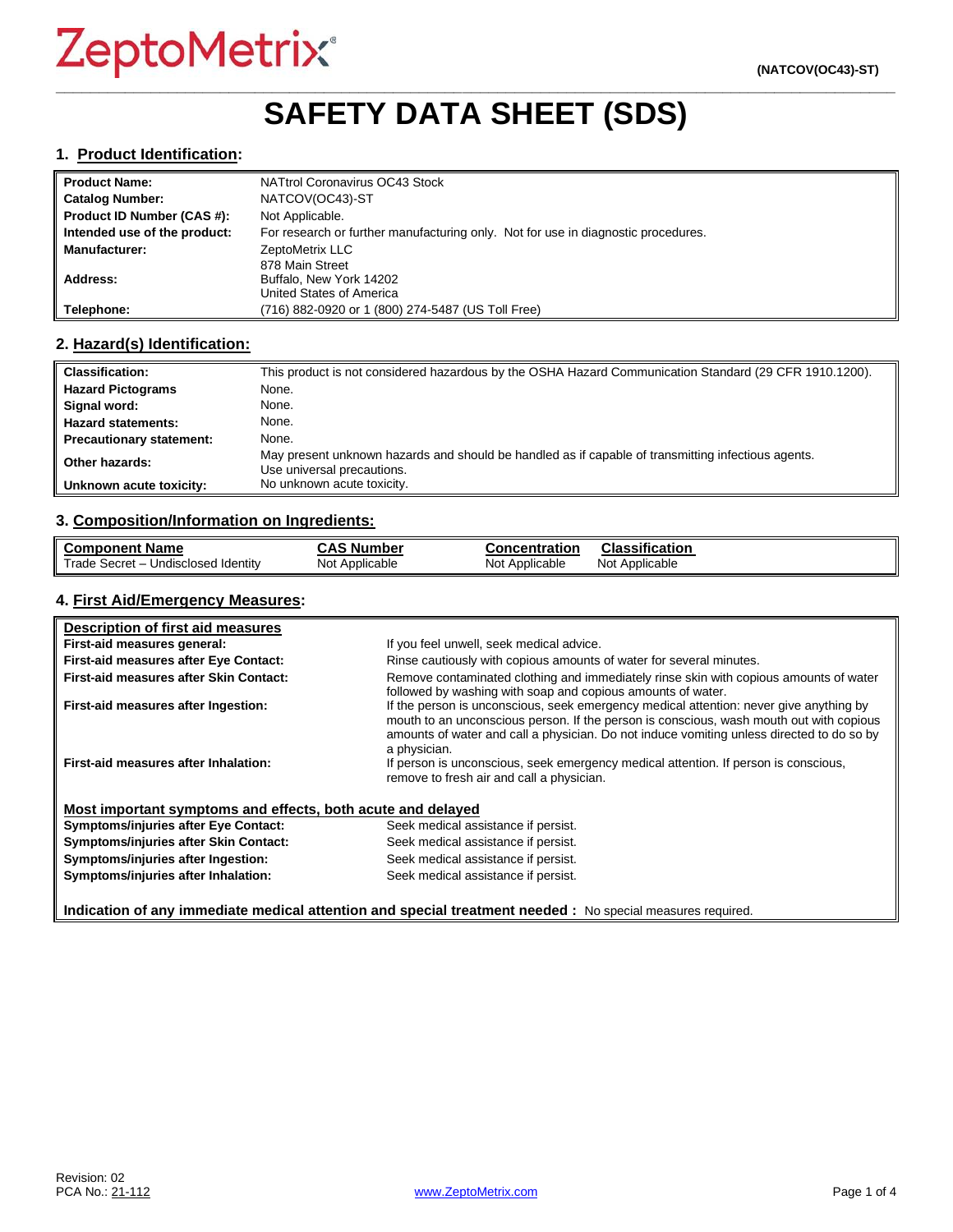| <b>Extinguishing Media</b>                            |                                                                                                                                            |
|-------------------------------------------------------|--------------------------------------------------------------------------------------------------------------------------------------------|
| Suitable extinguishing media:                         | Use an extinguishing agent suitable for the surrounding area.                                                                              |
| Unsuitable extinguishing media:                       | Use an extinguishing agent suitable for the surrounding area.                                                                              |
|                                                       |                                                                                                                                            |
| Special hazards arising from the substance or mixture |                                                                                                                                            |
| Fire hazard:                                          | No known hazards.                                                                                                                          |
| <b>Explosion hazard:</b>                              | No known hazards.                                                                                                                          |
| <b>Reactivity:</b>                                    | No known hazards.                                                                                                                          |
| <b>Advice for firefighters</b>                        |                                                                                                                                            |
|                                                       |                                                                                                                                            |
| <b>Firefighting instructions:</b>                     | Exercise caution when fighting a fire.                                                                                                     |
| Protection during firefighting:                       | Firefighters should wear protective gear. Do not enter fire area without proper protective<br>equipment, including respiratory protection. |

### **6. Accidental Release Measures:**

| Personal precautions, protective equipment and emergency procedures                      |                                                                                               |  |
|------------------------------------------------------------------------------------------|-----------------------------------------------------------------------------------------------|--|
| General measures:                                                                        | Use appropriate personal protective equipment (PPE) and appropriate laboratory<br>procedures. |  |
| For non-emergency personnel                                                              |                                                                                               |  |
| <b>Protective equipment:</b>                                                             | Use appropriate personal protective equipment (PPE).                                          |  |
| <b>Emergency procedures:</b>                                                             | Use appropriate emergency laboratory procedures.                                              |  |
| For emergency responders<br><b>Protective equipment:</b><br><b>Emergency procedures:</b> | Use appropriate personal protective equipment (PPE).<br>Use appropriate emergency procedures. |  |
| Methods and material for containment and cleaning up                                     |                                                                                               |  |
| For containment:                                                                         | Contain material in accordance to State and Federal regulations.                              |  |
| Methods for cleaning up:                                                                 | Follow and dispose of material in accordance to State and Federal waste disposal              |  |
|                                                                                          | regulations.                                                                                  |  |

## **7. Handling and Storage:**

| Precautions for safe handling: | Handle in accordance with good laboratory practices and safety procedures. |
|--------------------------------|----------------------------------------------------------------------------|
| <b>Storage conditions:</b>     | Store in a dry and cool place. Keep container closed when not in use.      |
| Incompatible products:         | No Data Available.                                                         |
| Incompatible materials:        | No Data Available.                                                         |
| Storage:                       | Recommended storage temperature 2-8 degrees Celsius.                       |

#### **8. Exposure Controls and Personal Protection:**

| Appropriate engineering controls:     | Use universal precautions. Product may present unknown biohazard.                        |
|---------------------------------------|------------------------------------------------------------------------------------------|
| <b>Personal Protective Equipment:</b> | Use laboratory coat, protective gloves, safety glasses and suitable protective clothing. |
| Pictograms:                           |                                                                                          |
| <b>Eye/Face protection:</b>           | Wear in accordance with good laboratory practices and safety procedures.                 |
| Skin and body protection:             | Wear in accordance with good laboratory practices and safety procedures.                 |
| <b>Respiratory protection:</b>        | Wear in accordance with good laboratory practices and safety procedures.                 |
| Hand protection:                      | Wear in accordance with good laboratory practices and safety procedures.                 |
| <b>Mechanical protection:</b>         | Wear in accordance with good laboratory practices and safety procedures.                 |
| Special work practices:               | Follow purchaser's safety program.                                                       |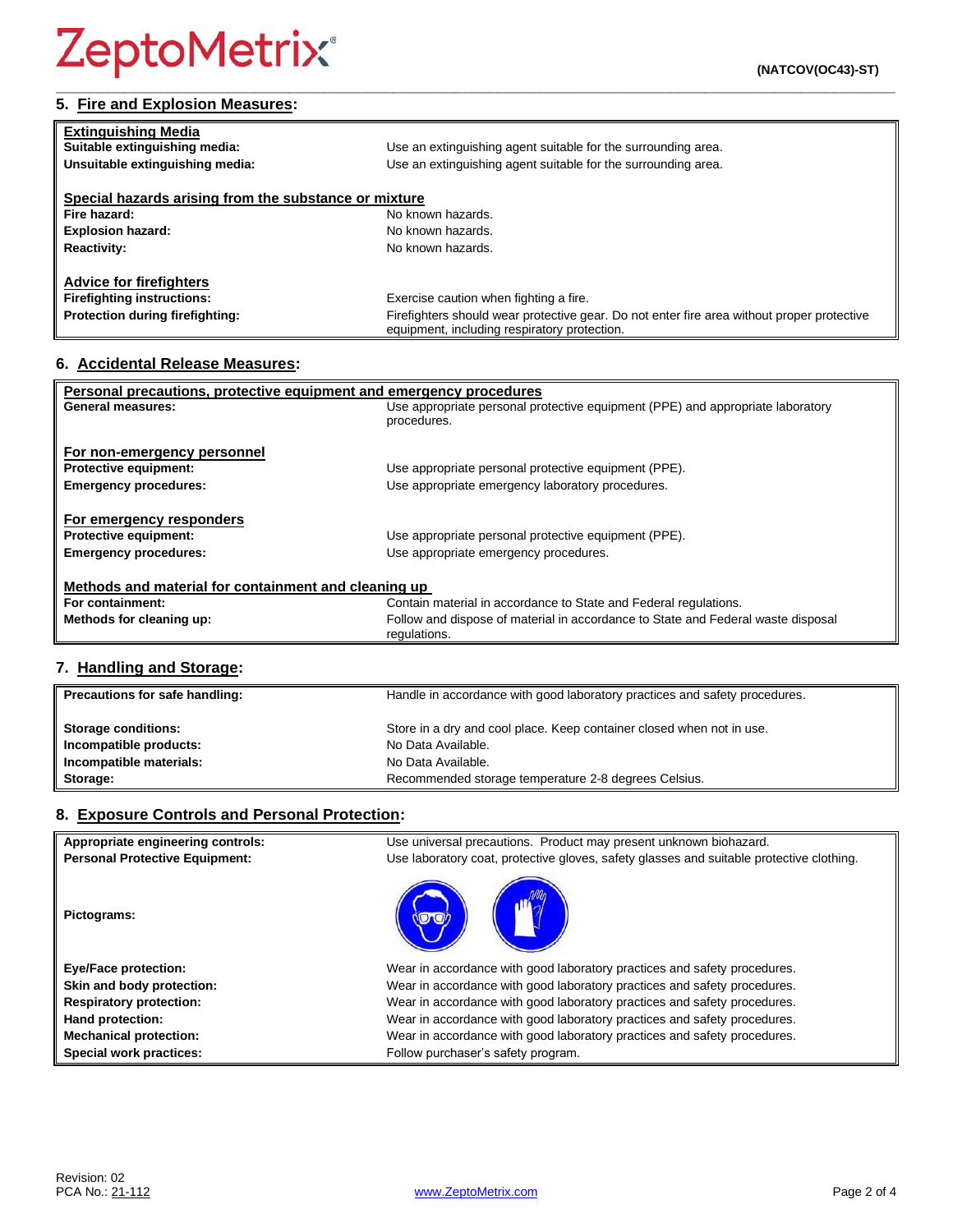#### **\_\_\_\_\_\_\_\_\_\_\_\_\_\_\_\_\_\_\_\_\_\_\_\_\_\_\_\_\_\_\_\_\_\_\_\_\_\_\_\_\_\_\_\_\_\_\_\_\_\_\_\_\_\_\_\_\_\_\_\_\_\_\_\_\_\_\_\_\_\_\_\_\_\_\_\_\_\_\_\_\_\_\_\_\_\_\_\_\_\_\_\_\_\_\_\_\_ 9. Physical and Chemical Properties:**

| <b>Physical State:</b>                        | Liquid at room temperature. |
|-----------------------------------------------|-----------------------------|
| Appearance/color:                             | Clear, pale amber solution. |
| Odor:                                         | No Data Available.          |
| Odor threshold:                               | No Data Available.          |
| pH:                                           | No Data Available.          |
| <b>Melting point/freezing point:</b>          | No Data Available.          |
| <b>Boiling point:</b>                         | No Data Available.          |
| Flash point:                                  | No Data Available.          |
| <b>Evaporation rate:</b>                      | No Data Available.          |
| <b>Flammability:</b>                          | No Data Available.          |
| Upper/lower flammability or explosive limits: | No Data Available.          |
| Vapor pressure:                               | No Data Available.          |
| Vapor density:                                | No Data Available.          |
| <b>Relative density:</b>                      | No Data Available.          |
| Solubility(ies):                              | No Data Available.          |
| <b>Partition coefficient:</b>                 | No Data Available.          |
| Auto-ignition temperature:                    | No Data Available.          |
| Decomposition temperature:                    | No Data Available.          |
| <b>Viscosity:</b>                             | No Data Available.          |
| <b>Other information:</b>                     | No Data Available.          |

#### **10. Stability and Reactivity:**

| <b>Reactivity:</b>                  | No Data Available.                                                                                      |
|-------------------------------------|---------------------------------------------------------------------------------------------------------|
| <b>Chemical stability:</b>          | The product is stable.                                                                                  |
| Possibility of hazardous reactions: | Under normal conditions of storage and use, hazardous reactions will not occur.                         |
| <b>Conditions to avoid:</b>         | No Data Available.                                                                                      |
| Incompatible materials:             | No Data Available.                                                                                      |
| Hazardous decomposition products:   | Under normal conditions of storage and use, hazardous decomposition products should<br>not be produced. |

### **11. Toxicological Information:**

| <b>Skin corrosion/irritation:</b>                   | No Data Available. |
|-----------------------------------------------------|--------------------|
| Eye damage/irritation:                              | No Data Available. |
| <b>Respiratory damage/irritation:</b>               | No Data Available. |
| Ingestion damage/irritation:                        | No Data Available. |
| Specific target organ toxicity (single exposure):   | No Data Available. |
| Specific target organ toxicity (repeated exposure): | No Data Available. |
| <b>Numerical measure of toxicity:</b>               | No Data Available. |
| Symptoms/injuries after skin contact:               | No Data Available. |
| Symptoms/injuries after eye contact:                | No Data Available. |
| Symptoms/injuries after inhalation:                 | No Data Available. |
| Symptoms/injuries after ingestion:                  | No Data Available. |

### **12. Ecological Information:**

| <b>Ecotoxicity:</b>            | No Data Available. |
|--------------------------------|--------------------|
| Persistence and degradability: | No Data Available. |
| Bioaccumulative potential:     | No Data Available. |
| <b>Mobility in soil:</b>       | No Data Available. |
| Other adverse effects:         | No Data Available. |

#### **13. Disposal Information:**

| Waste disposal recommendations: | Dispose of material in accordance to local, State and Federal waste disposal regulations. |
|---------------------------------|-------------------------------------------------------------------------------------------|